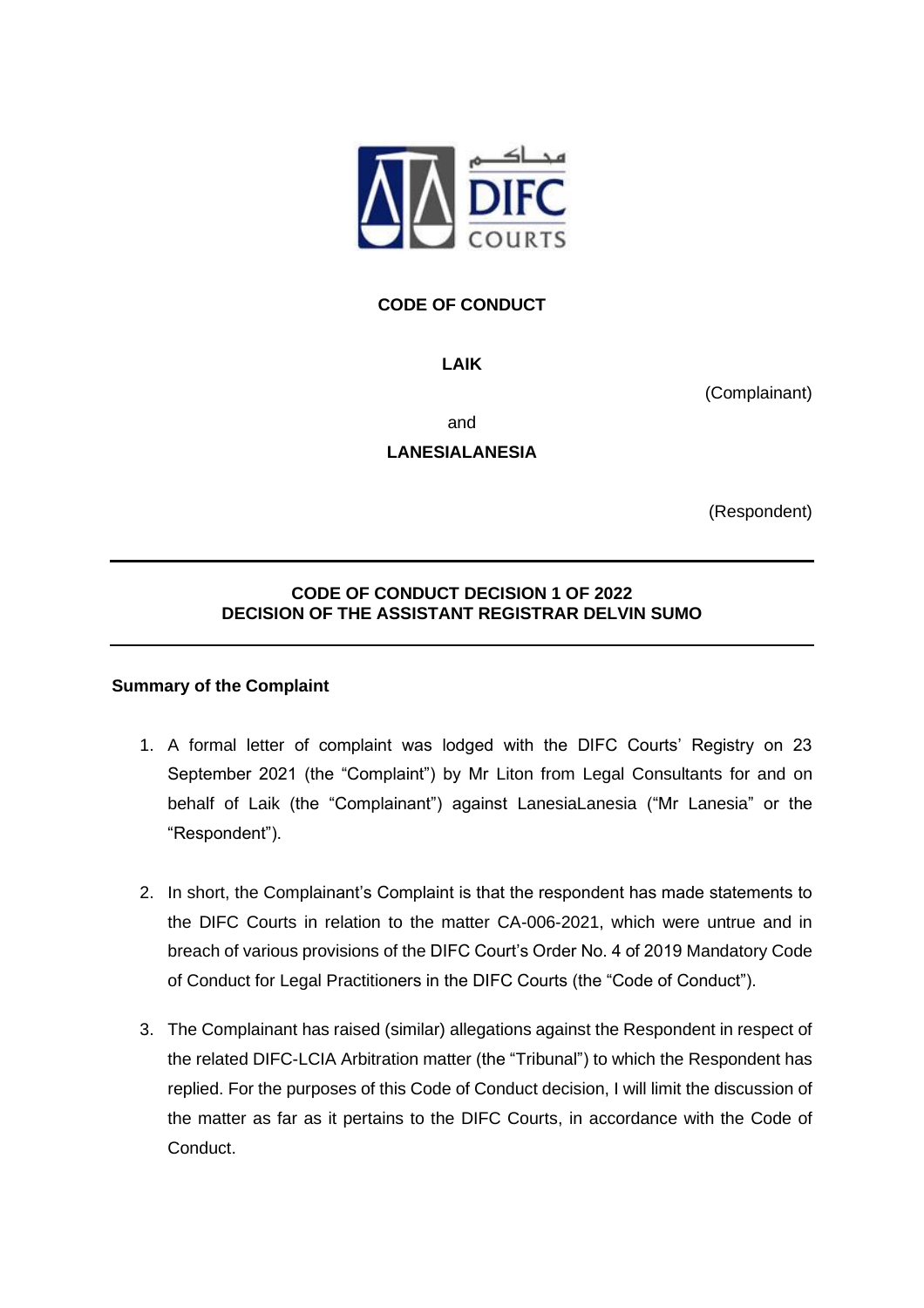#### **Complaint – Procedural History**

- 4. The Complainant filed the Complaint with the DIFC Courts in the form of a letter dated and sent on 23 September 2021, along with documents supporting his Complaint.
- 5. On 7 December 2021, Mr Lanesia, representing himself, responded to the Complaint by way of a letter sent to the Registry (the "Response"). Documents in support of the Response were also filed with the letter.
- 6. On 2 March 2022, Ms Delvin Sumo ("Ms Sumo"), on behalf of the DIFC Courts' Registry wrote to Mr Lanesia asking him whether he intended, pursuant to Article 36 of the Code of Conduct, for independent assessors ("Assessors") to be appointed.
- 7. On 7 March 2022, Mr Lanesia wrote to Ms Sumo confirming that his preference was for the Complaint to proceed to the Registrar for determination, rather than invite the appointment of assessors.

## **Details of Complaint**

#### **The Complaint**

- 8. The Complaint generally arose in connection with CA-006-2021 and the Complainant alleges that Mr Lanesia breached section 9A, 21, 22(A), 22(J) and 24 of the Code of Conduct.
- 9. On 31 January 2021, the Complainant received an Injunction Order (the "Injunction"), in support of a DIFC-LCIA arbitration, which prevented the Respondent from presenting a guarantee cheque, until the arbitration proceedings had established liability (the "Guarantee Cheque").
- 10. The Injunction was later discharged by way of an Order dated 10 March 2021. Nevertheless, the Claimant was allowed to appeal the Order which was listed before the Court of Appeal on 8 September 2021 (the "Appeal"). One of the matters under discussion at the Appeal was the question whether the Guarantee Cheque should have been presentable before liability had been established in arbitration, owing to there being disagreement between the parties over whether the Guarantee Cheque was a guarantee or a demand bond.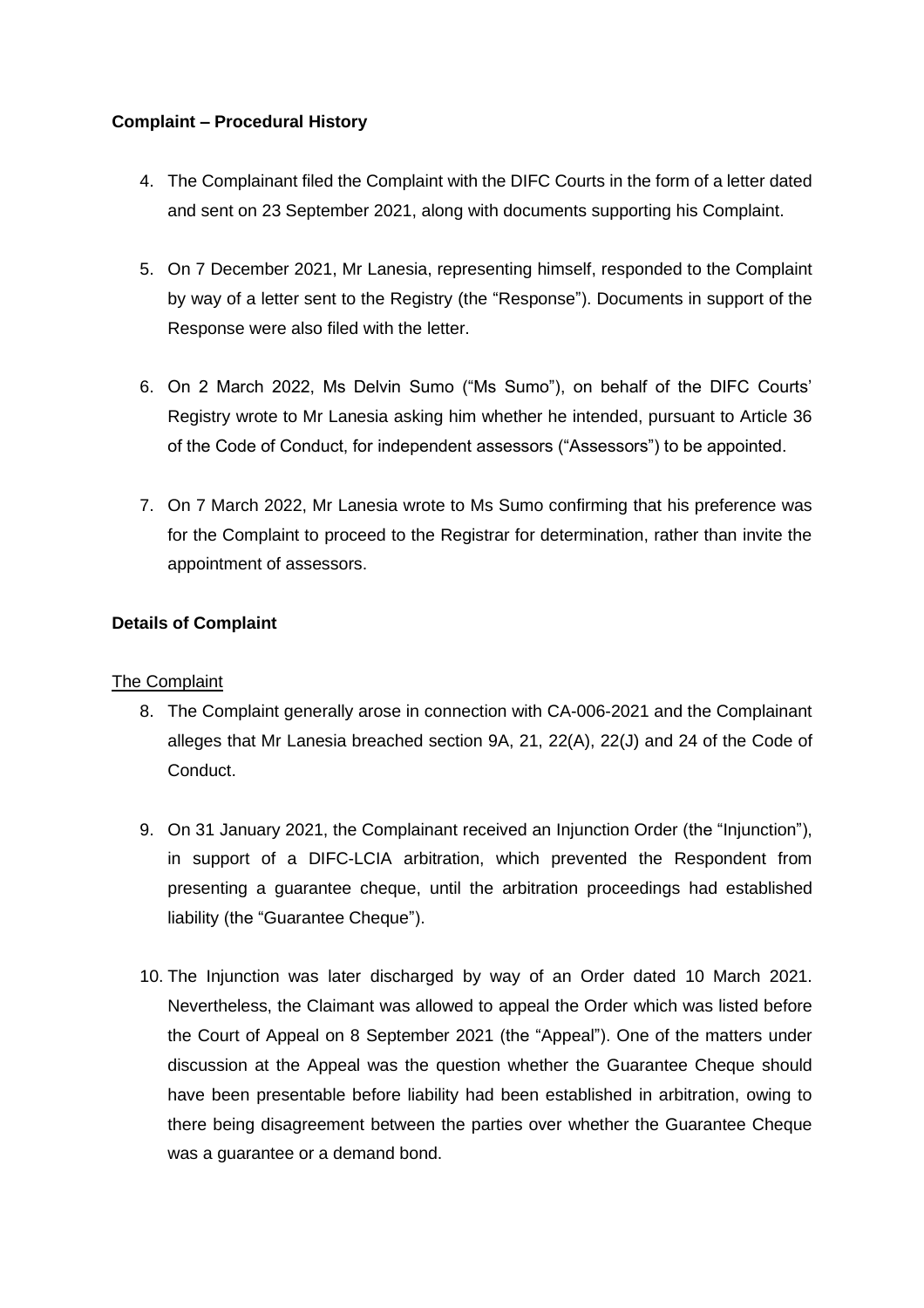- 11. The Complainant submits that notwithstanding that point, the Respondent in CA-006- 2021 presented the Guarantee Cheque on 8 June 2021 to the bank, following which the Guarantee Cheque was dishonoured.
- 12. The Complainant, in its submissions, submits that it explained at the Appeal that:

"in the time between 8 September 2021 (appeal) and December 2021 or January 2022 (arbitration), there was a real risk that, having dishonoured the guarantee cheque, the Claimant's directors could be arrested in Dubai and tried under Article 401 of the UAE penal code (which deals with dishonoured cheques). That is despite the fact that it may turn out the guarantee cheque was never presentable in the first place. Accordingly, it was a matter of urgency that the question whether the guarantee cheque was presentable be resolved at the earliest opportunity, because if the cheque was not presentable that may provide a defence to criminal liability".

13. The Complainant further submits that, in response, and in support of the Respondent's defence to the Appeal, Mr Lanesia, made the following statement in paragraph 12(vi) of his Sixth Witness Statement in the Court of Appeal filed on 29 August 2021 (the "Witness Statement"):

> "It is implicitly clear that criminal proceedings have not been commenced. There is therefore no urgency and no reason why the question whether the cheque could legitimately be presented under the contract should not be determined by the Tribunal in accordance with the parties' agreement that all disputes under the contract should be so determined".

14. The Complainant alleges that the statement of Mr Lanesia appeared to be untrue. In the contrary, in an email dated 20 September 2021 (the "Email"), Mr Lanesia informed the Tribunal that:

"A criminal complaint was filed by the 1st Respondent on 12 July 2021".

- 15. The Complainant submits that this was some six weeks before 29 August 2021, when Mr Lanesia's witness statement was signed and filed in the Court of Appeal matter before the DIFC Courts.
- 16. Based on these two different responses to the Court of Appeal and the Tribunal, the Complainant submits that Mr Lanesia has either '*knowingly mislead the DIFC Court of*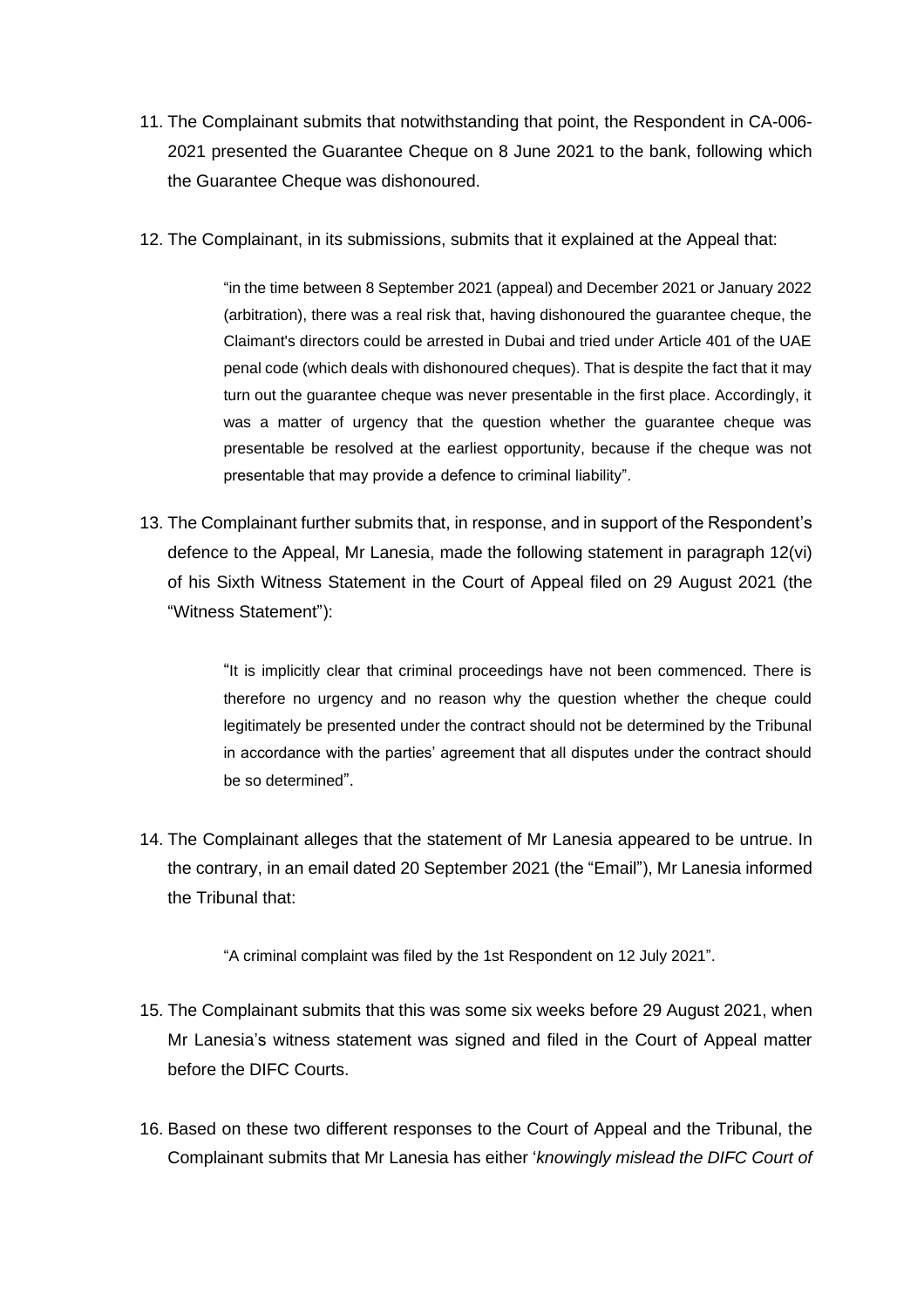*Appeal or at its lowest, recklessly made an incorrect and misleading statement'*. The Complainant further states that Mr Lanesia failed to correct his misleading statement at the earliest opportunity, which puts him in further breach of the Code of Conduct provisions.

- 17. The Complainant submits to have challenged Mr Lanesia on this point, however, Mr Lanesia failed to respond to the Complainant. The Complainant states that the consequences of Mr Lanesia appear to be severe as the Complainant's Managing Director, Mr Lanh ("Mr Lanh"), was arrested without notice, in the week of 20 September 2021, due to the Guarantee Cheque being dishonoured, and the trial date was set on Monday, 27 September 2021.
- 18. The Complainant then sought to convene an urgent hearing before the Tribunal to determine whether the Guarantee Cheque could be presented either at all, or before liability had been established. While the request for an urgent hearing was accepted, the Tribunal refused to hear the matter in time for an award to be published by Monday, 27 September 2022, on the grounds that one day is insufficient time to allow the Respondent to prepare for a hearing.
- 19. The Complainant further states that if Mr Lanesia had explained to the Court of Appeal and/or Tribunal that a criminal complaint had been filed against Mr Lanh, the Complainant would have been able to make its application for an urgent hearing in the Tribunal in good time, enough so as to allow an award to be published before Mr Lanh was arrested. That was however impossible in light of Mr Lanesia's actions, submits the Complainant.

#### The Response

- 20. Mr Lanesia submits that he had indeed not previously replied to the Complainant's allegations, however, Mr Lanesia strongly refutes all the allegations, contending that there had been no breaches of the Code of Conduct.
- 21. Mr Lanesia refers to the allegation put forward by the Complainant as a means to '*exasperate opposing counsel'* and points out that the matter seems to revolve around the filing of a criminal complaint, and the misunderstanding on part of the Complainant of: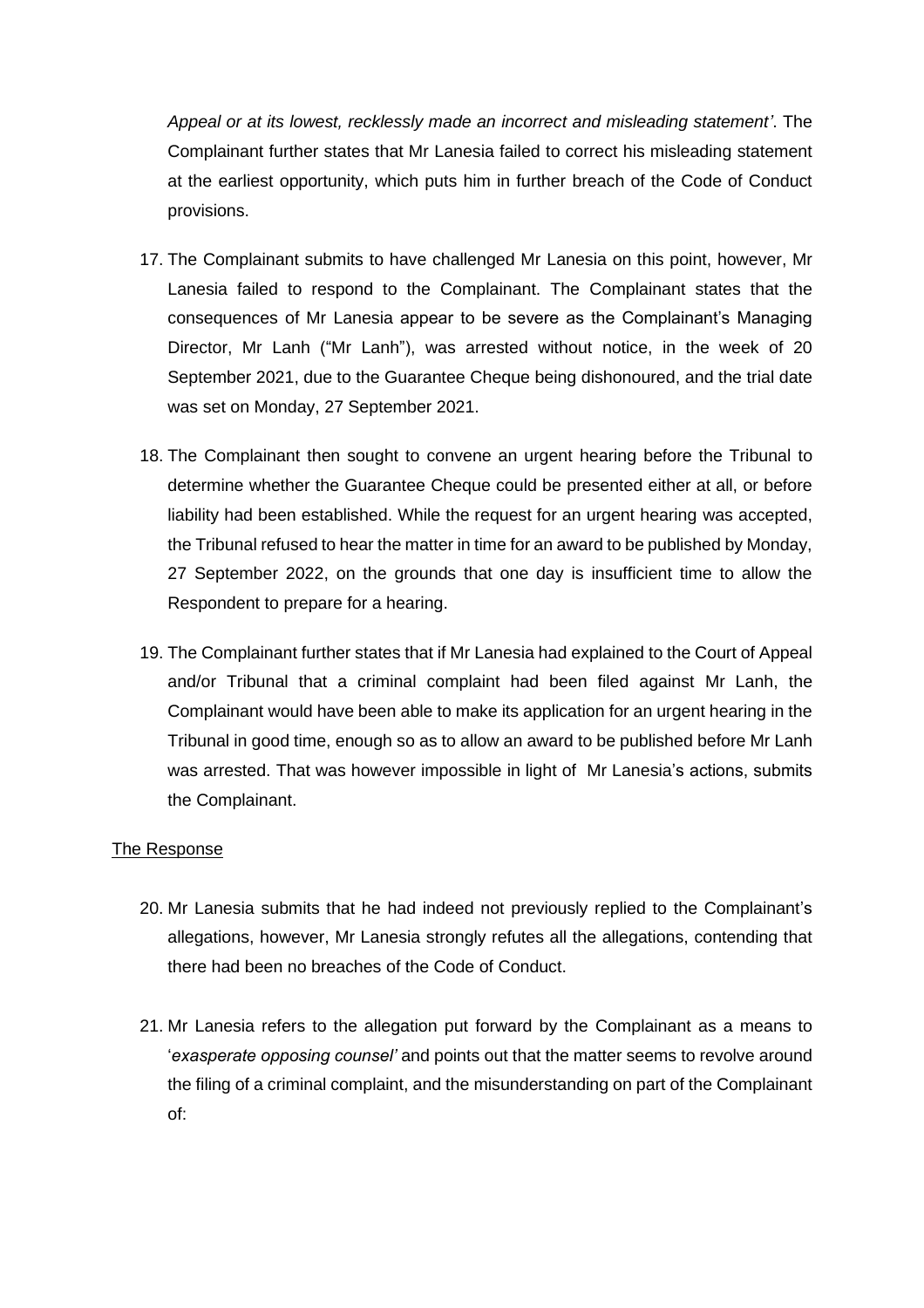(i) the procedures in Dubai following the return of an unpaid cheque, and (ii) the roles of private parties and public prosecution in administering the criminal justice.

22. Mr Lanesia reinstates the UAE procedure on return of an unpaid cheque and states the following:

> "as per standard UAE procedures, when a cheque is returned by a bank as it could not be cashed due to insufficient funds, it is accompanied by a declaration from the bank stating that payment is refused because there are insufficient funds. Unless there is an agreement between the parties to re-present the cheque, it is then open to the payee to take the bank's declaration to the police to give them notice that a cheque has been returned unpaid".

23. Mr Lanesia did not consider, as per his understanding, the issuance of such notice as the commencement of criminal proceedings. The commencement of such proceedings is rather administered by the public prosecutor and not by a bank. Mr Lanesia further submits that:

> "Following the notice given to the police, the police makes its own investigation and decide whether to pass the file on to the public prosecution for the case to be prosecuted or not, in which case criminal proceedings are never commenced".

- 24. Mr Lanesia declines any knowledge of when and if the file was passed on to the public prosecution on 29 August 2021 and asserts that his firm is not involved in the criminal proceedings and only the Complainant would know when it was first contacted by the relevant authorities in respect of the notice given by Mr Lanesia's client.
- 25. Therefore, Mr Lanesia submits that any statement that criminal proceedings had not been commenced on 29 August 2021 and 8 September 2021 was correct as at the time, the Complainant had not raised any complaints about having been contacted by the authorities.
- 26. Furthermore, Mr Lanesia clarified his position in relation to his Witness Statement and the Email, which statements he considers to be consistent. Mr Lanesia submits that the Witness Statement set out the situation on 29 August 2021 by noting that the Dubai Public Prosecution has not commenced criminal proceedings against Mr Lanh, whereas the Email to the Tribunal highlights the filing of the criminal complaint at the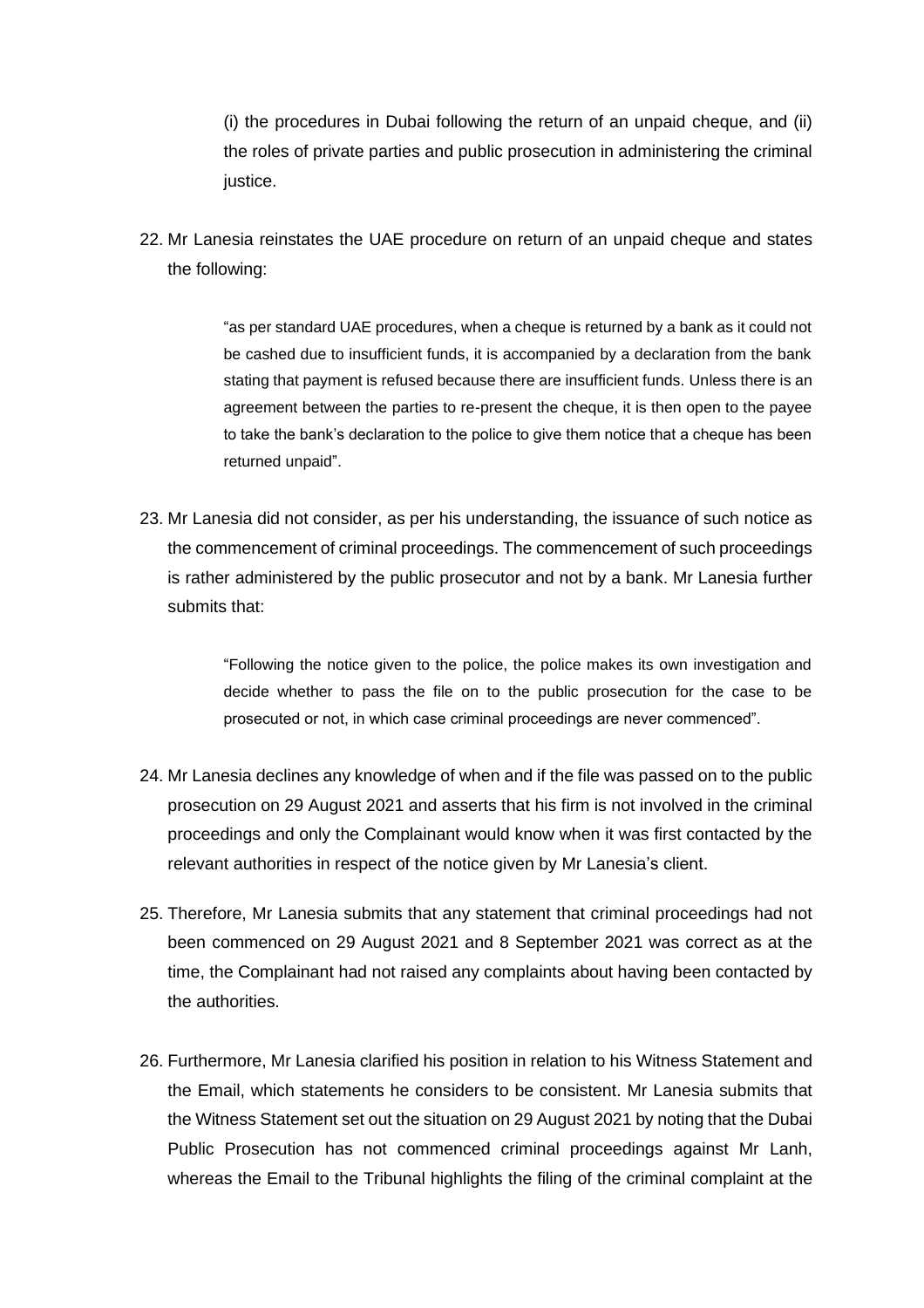police due to the Guarantee Cheque being dishonoured. Mr Lanesia asserts that the two statements are not conflicting or inconsistent with each other, and neither of them is materially incorrect nor misleading. Mr Lanesia states that '*the filing of a complaint does not mean that criminal proceedings will follow, or that criminal proceedings have been initiated'*.

27. Mr Lanesia goes on to say the following:

"..the Complaint also takes paragraph 12(vi) of my witness statement dated 29 August 2021 out of context. That evidence was a commentary on paragraph 20 of Mr Lapid's evidence and was observing that it was clear from Mr Lapid's evidence that criminal proceedings had not been commenced yet against his client".

- 28. In any event, Mr Lanesia submits that the statement that criminal proceedings had not been commenced, was (to his knowledge) true at the time of the Witness Statement and the Appeal.
- 29. Mr Lanesia further argues that the Witness Statement did not mislead the Court of Appeal as any communication in relation to the filing of the criminal complaint on 12 July 2021 was '*immaterial to the hearing and the judgment'*. The Court of Appeal dismissed the Appeal '*on the basis that no order that it could make would be of any use because it had no jurisdiction to determine the meaning of the Contract in a final and binding was and, on an appeal from the discharge of an injunction, it would not be determining the meaning of the Contract in a final and binding was but rather would only be applying the serious issue to be tried test'*.

#### **Findings and Decision**

30. In its Complaint, the Complainant claims that the Respondent has breached the following provisions of the Code of Conduct:

#### **Code of Conduct**

Part B – Duties Owed to the Court

9A: Practitioners shall never knowingly or recklessly make any incorrect or misleading statement of fact or law to the Court and shall correct any material incorrect or misleading statement of fact or law at the earliest opportunity.

Part D – Duties Owed to Other Practitioners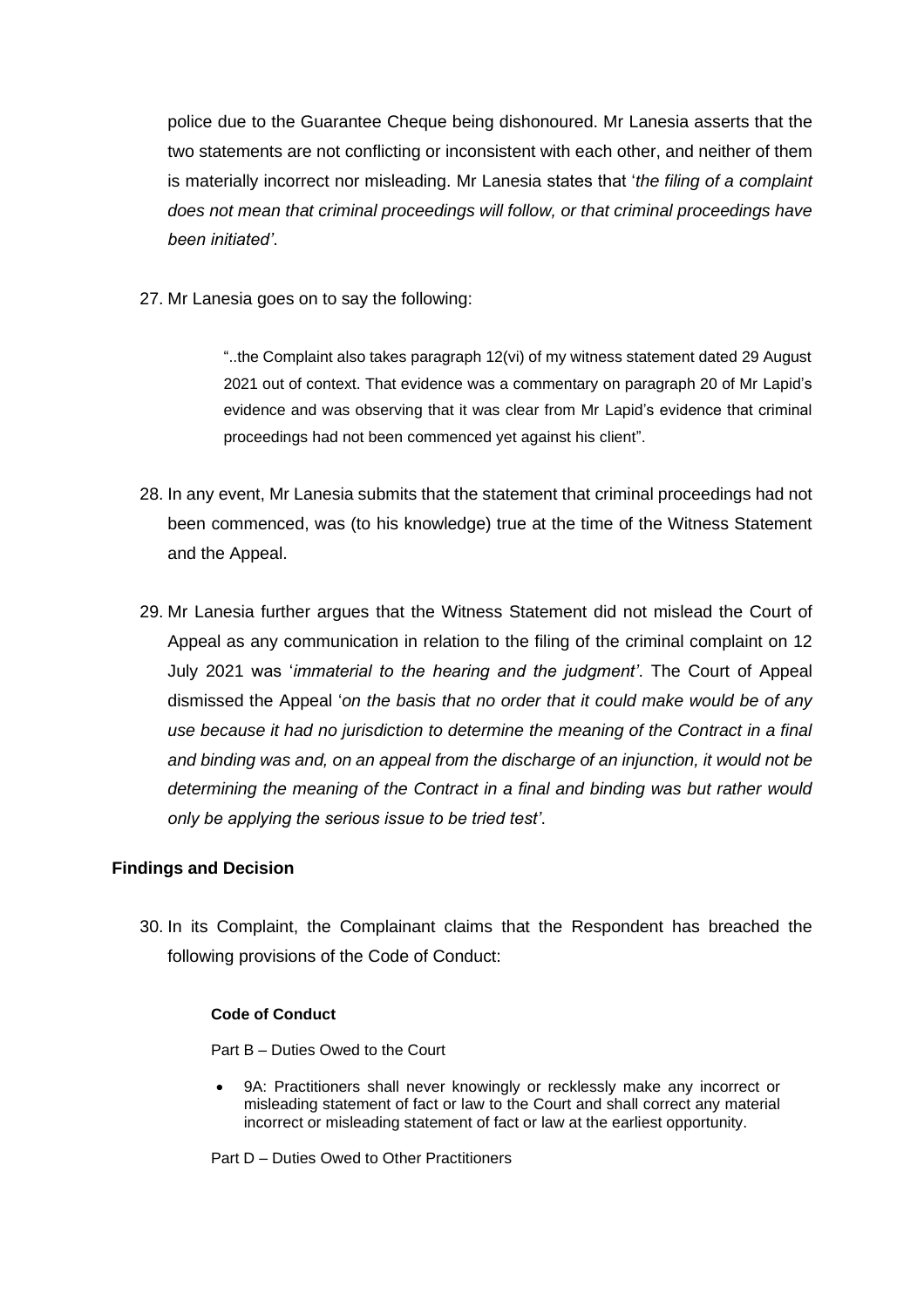• 21: Practitioners shall deal with each other honestly, co-operatively and with civility.

Part E – General Duties

- 22(A): Practitioners shall not engage in conduct that undermines the Overriding Objective or which may otherwise result in procedural unfairness.
- 22(J): A Practitioner shall not engage in conduct involving dishonesty, fraud, deceit, or deliberate misrepresentation.
- 24: Practitioners shall abstain from any behaviour which may tend to discredit the Court and the reputation of its Practitioners.
- 31. On behalf of the Court, I am tasked with determining whether Mr Lanesia, on the balance of probabilities, has breached the relevant provisions of the Code of Conduct. This is pursuant to paragraph 38 (A) of the Code of Conduct which states that:

The Court, acting through the Registrar, the Chief Justice…or any nominee of the Chief Justice, may impose the following sanctions upon any Practitioner found on a balance of probabilities to have committed a breach of the Code [of Conduct]:

- private admonition;
- public admonition;
- … • suspension from the Register of Practitioners for a period of time not exceeding 3
- years; and • removal from the Register of Practitioners.
- 32. The question for determination before me is whether Mr Lanesia *knowingly mislead the DIFC Court of Appeal or recklessly made an incorrect and misleading statement, and therefore* breached the relevant provisions of the Code of Conduct and*.*
- 33. To be found in breach of the Code of Conduct is a serious matter. The Code imposes significant sanctions on practitioners found in breach – sanctions which could permanently damage a practitioner's career. If a practitioner is found to be in breach, these sanctions are necessary in order to ensure that a high standard of professional practice is maintained at all times.

#### Alleged breach of Part B-9A of the Code of Conduct

34. There are two key elements to establishing that a breach of Part B-9A of the Code has occurred: First, an incorrect or misleading statement must have been made to the Court by a Practitioner; and second, that statement must have been made knowingly or recklessly by the Practitioner.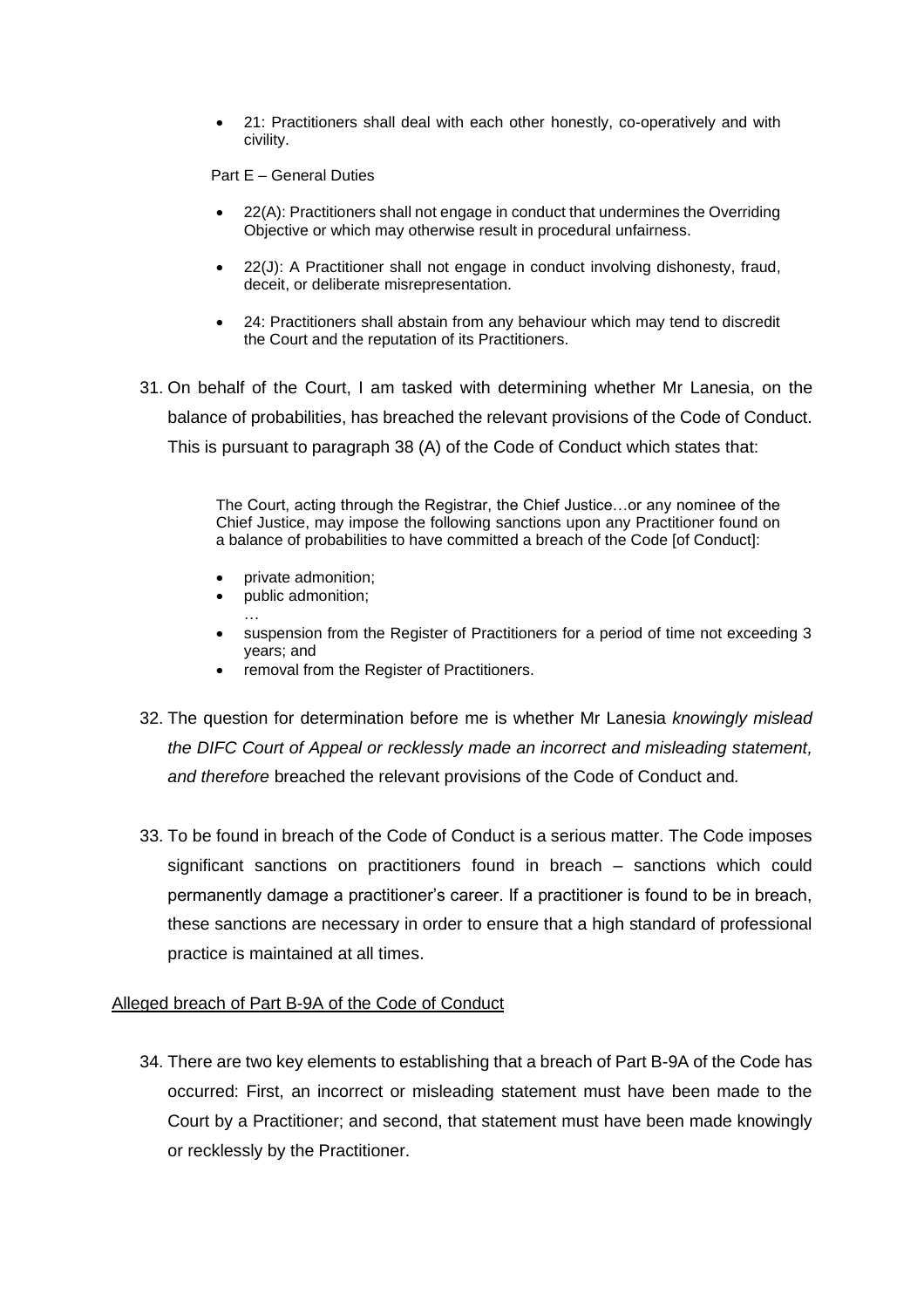### Definition of "Recklessness" in the context of Practitioners' duties

- 35. In considering the correct definition of, and test for, recklessness which should be applied, I refer to Decision No. 1 of 2017 issued on 9 March 2017, which reviewed decisions made by courts and tribunals in disciplinary proceedings in fellow common law jurisdictions, including England & Wales and Australia.
- 36. Having reviewed these authorities, the Investigatory Committee was of the view that, in order to determine whether a Practitioner has acted recklessly, it must be concluded on the balance of probabilities, having carried out a subjective assessment of the relevant Practitioner's state of mind (based on the evidence available), that:
	- a. the Practitioner was subjectively aware that there was a real risk that the statement made to the Court was incorrect or misleading; and
	- b. they disregarded or closed their mind to that risk in the sense that they were indifferent as to, or did not care, whether the statement was correct or not.
- 37. The Investigatory Committee further stated that it is clear from the relevant cases cited, namely Brett v SRA and Giudice v Legal Profession Complaints Committee, that the standard for establishing "recklessness" in such instances is a high one.
- 38. In review of the submissions made by the parties, I find that this threshold has not been met. In particular, I do not consider that Mr Lanesia was subjectively aware of the risk that he had made (if any), or was continuing to make or rely upon, an incorrect or misleading statement. The dispute in question was concerning the Guarantee Cheque and all parties were aware of the risks in case the Guarantee Cheque would be deposited and dishonoured.

## Was an "incorrect or misleading statement" made to the Court by the Respondent?

39. Mr Lanesia, in his Witness Statement, stated that '*criminal proceedings have not been commenced',* and on 20 September 2021, he writes to the Tribunal that '*a criminal complaint was filed by the 1st Respondent on 12 July 2021'*. I tend to agree with Mr Lanesia and find that the filing of a complaint does not mean that criminal proceedings will follow, or that criminal proceedings have been initiated.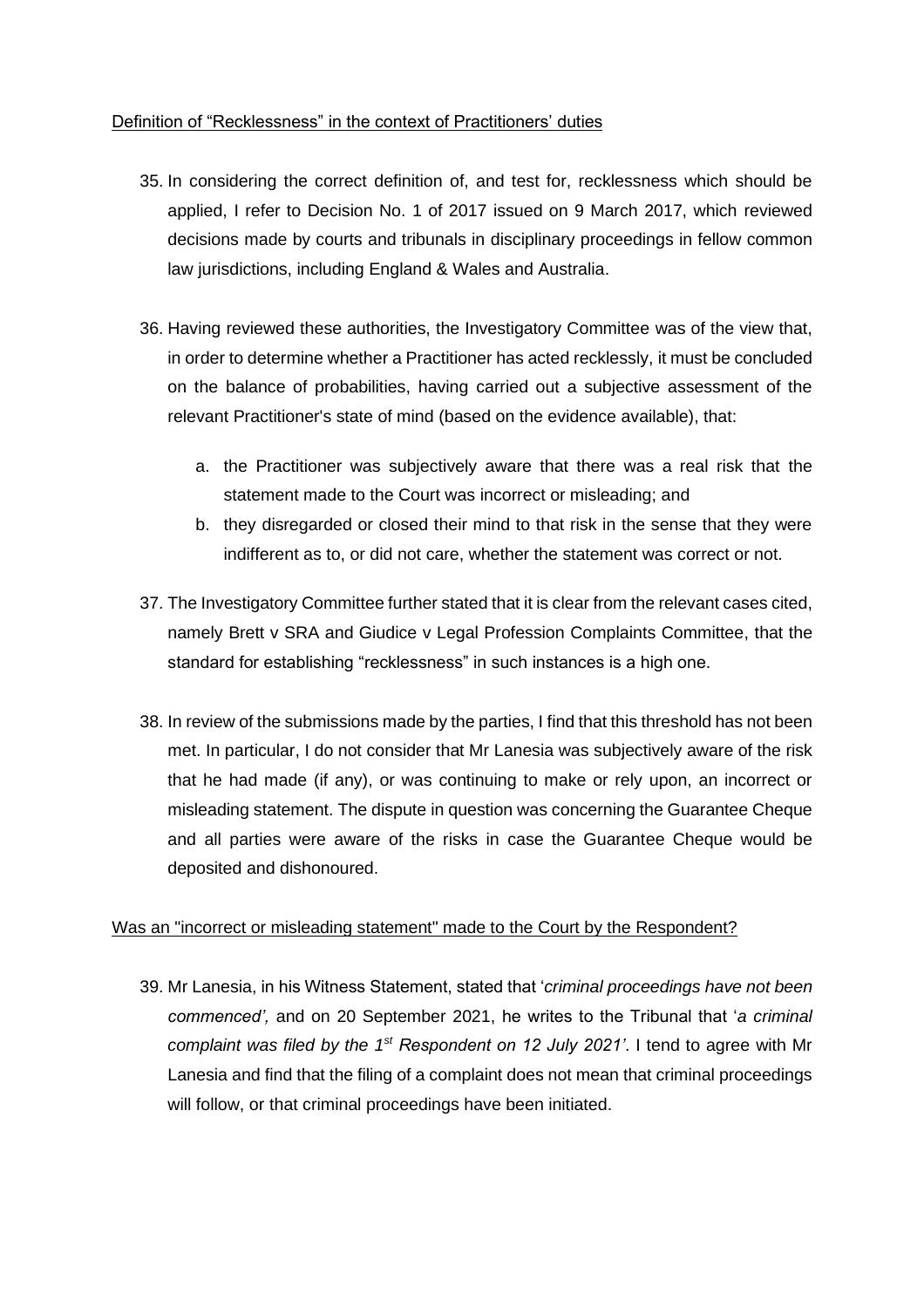- 40. As Mr Lanesia states in his submissions 'that evidence was a commentary on paragraph 20 of Mr Lapid's evidence and was observing that it was clear from Mr Lapid's evidence that criminal proceedings had not been commenced yet against his client'. Mr Lanesia might have been aware, on 29 August 2021, of the fact that a criminal complaint was filed on 12 July 2021, however, I do not see why he would have knowingly misled the Court of Appeal by not mentioning this.
- 41. It is worth noting that the Injunction was discharged on 10 March 2021, and the Appeal was listed on 8 September 2021. The Complainant should have been aware of the risk that the Guarantee Cheque could have been presented between 10 March 2021 and 8 September 2021.
- 42. Therefore, I find that there has been no misrepresentation made to the Court of Appeal and conclude that no incorrect or misleading statement was made.

#### Were the statements made by the Respondents (or any of them) knowingly or recklessly?

- 43. I find that there was no evidence before me that the Respondent knowingly made any incorrect or misleading statement to the Court of Appeal; indeed, there was ample evidence to the contrary. Therefore, I determine that there was no knowing or intentional breach of Part B-9A of the Code of Conduct by the Respondent in this case.
- 44. In respect of the remainder of the allegations made in relation to the Respondent's duties under the Code of Conduct, having regard to all of the materials before me and given the above, I do does not consider, on the balance of probabilities, that the Respondent has breached any of these duties. The Respondent did not breach his duty:
	- a. to "deal with each other honestly, co-operatively and with civility", within the meaning of Part D-21 of the Code. I do not consider that the Respondent's conduct amounted to a breach of this Part of the Code of Conduct;
	- b. not to "engage in conduct that undermines the Overriding Objective or which may otherwise result in procedural unfairness", within the meaning of Part E-22(A) of the Code of Conduct. I do not consider that the Respondent's conduct amounted to a breach of this Part of the Code of Conduct;